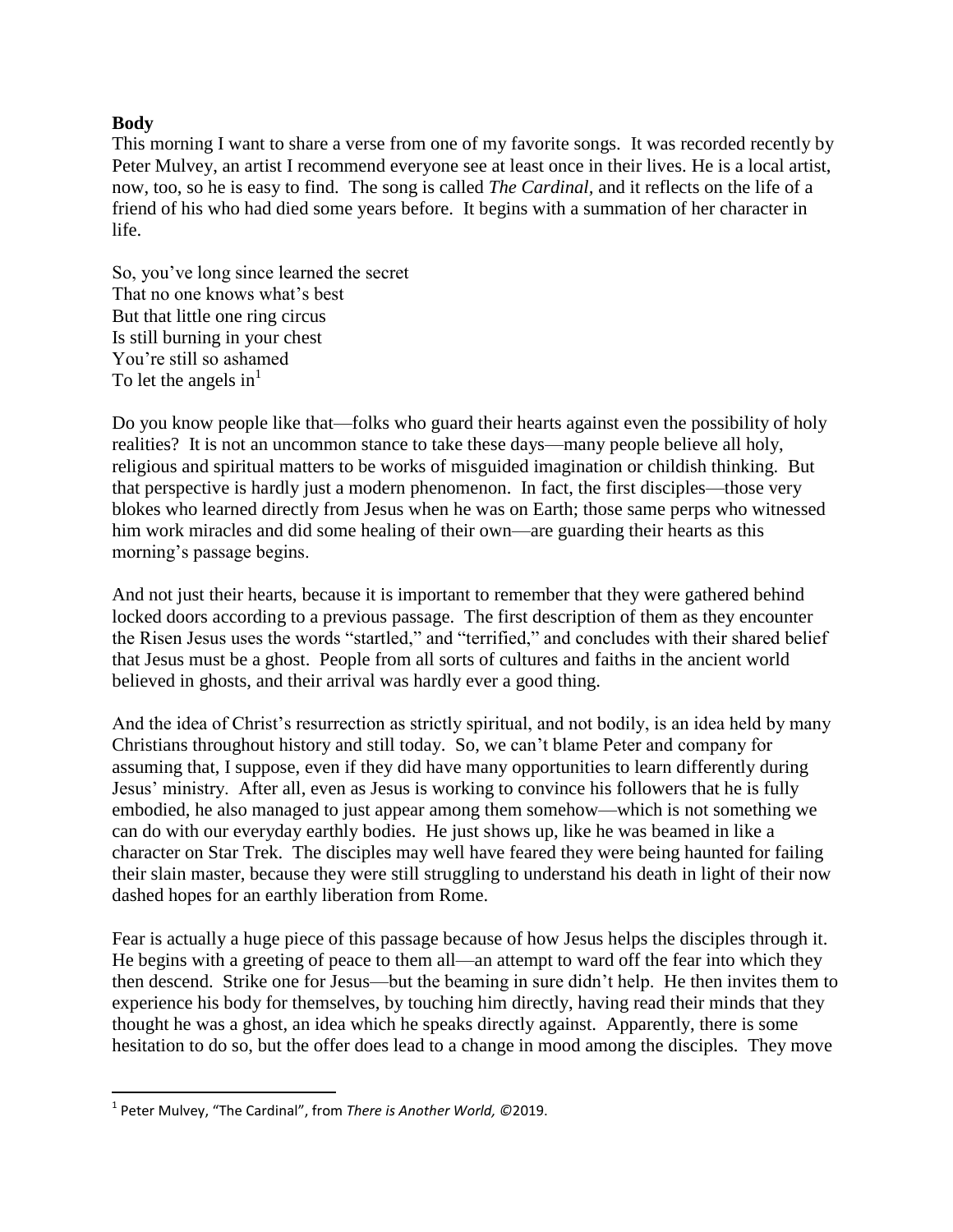from outright fear to an interesting emotional cocktail of joy, disbelieving and wondering about the truly weird scene unfolding before them.

So, Jesus parlays that near miss into a request for food. Bible scholar Stephen Cooper has this to say about that:

Some Christians assumed that Jesus' resurrection appearances were that of a spirit or ghost; his demonstration of corporeality through eating fish puts to rest any such possibility (vv. 42-43). The Gospel intends something quite different: Luke and John present not a ghost or disembodied spirit but a living, walking, talking, and eating Jesus, alive as you and me. $<sup>2</sup>$ </sup>

That idea may make the resurrection more challenging for some of us today, as it has throughout history. It challenges me sometimes, for sure. My faith is less like an unchanging rock and more like a wind which keeps changing direction. It's always there, but it keeps on moving!

Once upon a time, I may have felt compelled to defend the idea of the bodily resurrection to you as a pastor. My reasoning being that pastors had ought to side with orthodoxy at least usually if not always. There are some good reasons to side with orthodoxy on this one, even if it is a somewhat confounding perspective to hold. One such perspective comes from Stephen Cooper, Bible Scholar, who we heard from before.

The theological significance of this lies not so much in a matter of fact (which is historically unverifiable and therefore historically unknowable) about the nature of the resurrection body, but as a characterization of Christian hope and a rejection of totalistic systems of thought—scientific or otherwise—that limit the vision of the future to the shape of what seems probable according to current conceptions.<sup>3</sup>

In other words—it is an act of theological humility to accept what might be an intellectually challenging teaching. We are not just our minds, after all, but whole beings comprised of everything we are and do as humans—doubts, fears, wonder, love and more… We need to take all of that into account in our faith, or it becomes a blithe, and possibly naïve, acceptance of things unpondered, un-prayed over and unproven through experience. We should wrestle with our faiths with all of our beings—not just a single part—no matter how appealing it is or how well it serves us in the rest of our lives.

But ultimately, I think there are two much better reasons to lean into the teaching of a bodily resurrection, and to strive to accept it. The first is to notice what the acceptance of it does for the disciples. They begin the reading as scared individuals hiding out, locking away both their hearts and their bodies. They then freak out a little more as Jesus offers for them to touch him. But finally, after Jesus eats fish, they are transformed into believers. The scripture tells us he "opens their minds" to this odd and compelling truth. This is accomplished by reviewing scripture with them and reminding them of how it points to him. This is the best ad for Bible Study I have ever seen, by the way. Reading that good old book can truly be transformational.

 2 Feasting on the Word, Year B, Volume Two, Theological Perspective, Stephen A. Cooper, pp. 424-425

 $^3$  Feasting on the Word, Year B, Volume Two, Theological Perspective, Stephen A. Cooper, pp. 428.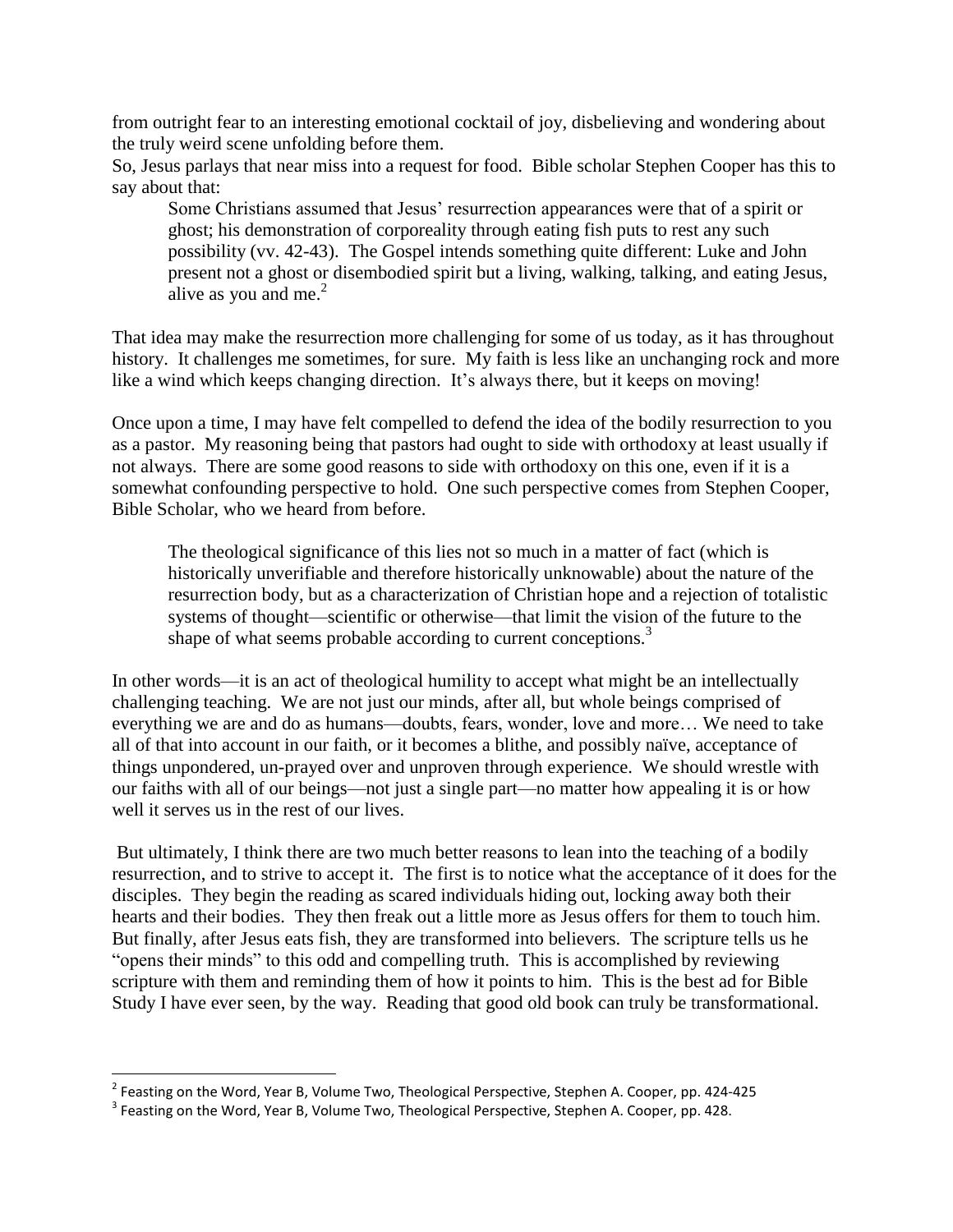And it appears to work for the disciples, too. Because it is immediately after the Bible study that the minds of the disciples are opened. Which Jesus puts a bow on by reminding them all that they are witnesses to the resurrection. All Easter Sunday long, the disciples have multiple encounters with the Risen Jesus in smaller groups and in different settings. It is only when the whole body of believers is gathered that the truth of the resurrection is fully manifest. Said another way—it is in gathered religious community that we find our ways to our fullest understanding of God. We certainly have experiences on our own as well, but when we gather and share our truths, a fuller picture emerges. That is the essence of what the congregational way is all about. We best understand God in communities which offer a variety of different views to enrich and challenge us and grow our individual faiths.

My second reason for strongly encouraging a belief in the bodily resurrection is my favorite, however. Because I think it says something profound about the way God loves every one of us. When we divide our understanding of ourselves in two between body and soul, we inevitably establish some sort of disparity between the two. Have you heard the saying "You are not a human being having a spiritual experience. You are a spiritual being having a human experience?" It has been attributed to different people over the years, but I don't believe there is consensus about who actually said it. My point is I think it makes an unnecessary contrast between our humanity—or embodied selves—and our souls. And its arrangement suggests that souls are better than bodies, doesn't it? That assertion directly negates the ancient Jewish understanding of what it means to be alive, with which Jesus and his disciples were no doubt raised. Our being is not divisible between our soul and our body—together they make up our human being. We are living and spiritual because they work together, not because one is better than the other.

So, in that context, the ancient Jewish idea of resurrection needs both soul and body to be present. There is no life, whether usual or resurrected, without both soul and body together. I treasure that notion, but not because I want to support ancient Jewish orthodoxy any more than modern Christian orthodoxy. I treasure it because it suggests that God wants to save every little bit of us. Not just some special good part, which flies away from the rest on death, but all of us.

God loves every bit of us. Every virtue we treasure, and every mole which makes us wrinkle our noses in distaste. Every good thing we do and all our foibles. Our body parts we reveal to the public and those we keep hidden. God loves our every atom, not just some rarified part of us, or some so-called highest or best part, but every nook and cranny of who and what we are. We are truly beloved of God.

As human beings we will have times when we doubt it. Life is challenging for us far too often sometimes, and we may wish some or all of it away. But not God. God loves you—and every single bit of you. So, ask yourselves, friends—is there some place you are guarding your heart, or body or soul against the grace of Jesus? Are you still so ashamed to let the angels in?

Let it go. Let it go. Please... let it go! God loves every single bit of you. And that's the good news of the bodily resurrection on this third Sunday in Easter.

Amen?